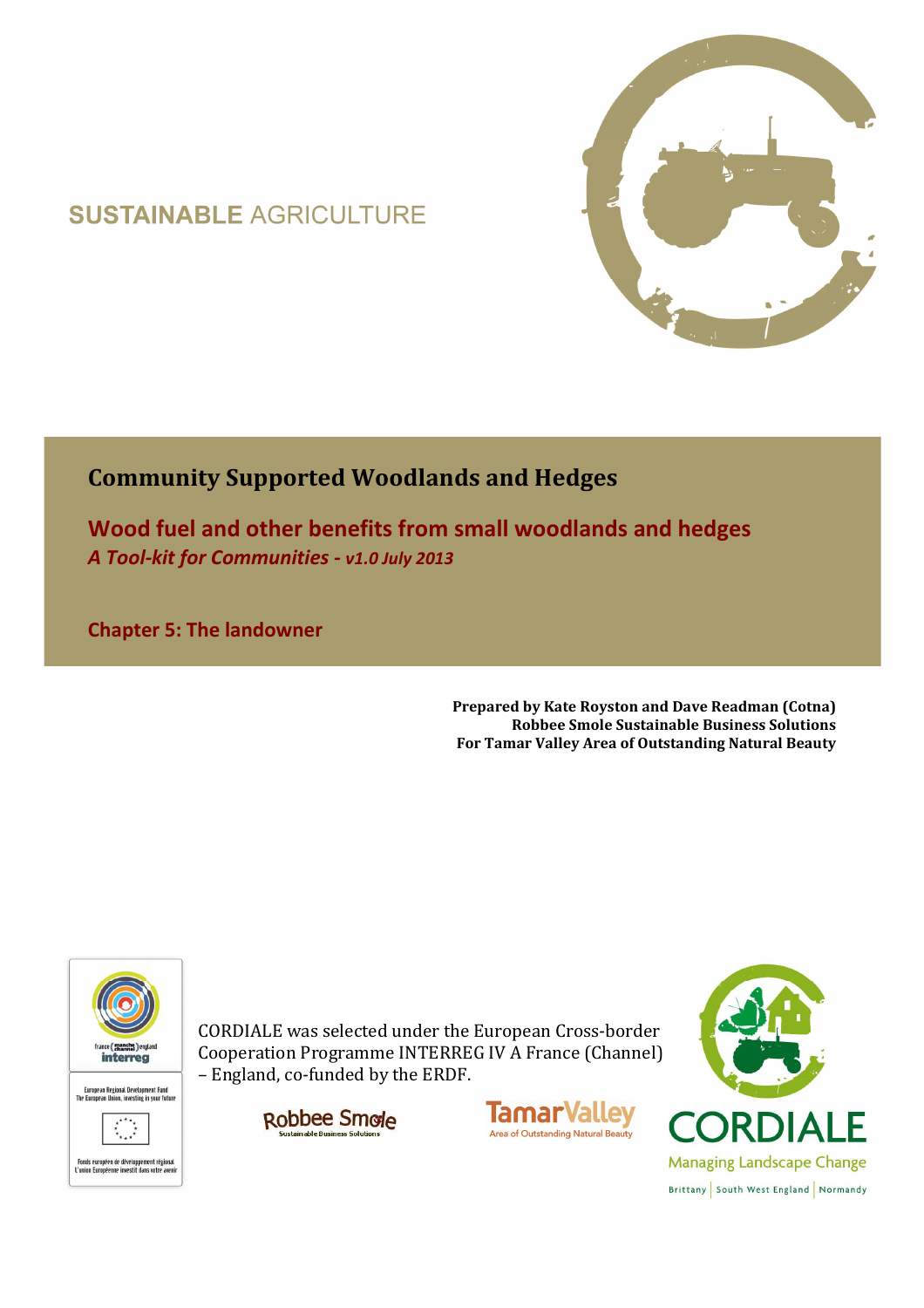# **Chapter 5 The landowner**

This chapter looks at things from the landowner's perspective, with the establishment and management of an agreement for use of the woodland/hedge. The term 'landowner' refers to the owner of the land/asset (i.e. the woodland and/or hedge and related access) or their managing agent.

The chapter begins with an overview of various models for community group involvement which illustrate the range of possible arrangements; and then looks at what the landowner wants or needs and how this can be achieved.

### *5.1 Models for community involvement and/or ownership*

*With thanks to Jade Bashford (CLAS) for this section.* 

There are a wide range of potential models for community involvement and/or ownership. These are dependent upon the needs and offers of all the stakeholders and negotiating an arrangement to suit the circumstances.

Community supported agriculture (CSA) is well established in the UK and some of the models from CSA can be applied to woodland. For more information about CSA see www.soilassociation.org/csa.aspx.

Some possible arrangements for woodlands are outlined below. Variants and combinations of these arrangements are possible but all illustrate a creative approach to meeting stakeholders' needs.

#### **Community owned woodland**

Local people club together to buy woodland and then undertake to care for it, use it for recreation and take woodland products from it, usually with voluntary labour. *An example:* Stroud Woods Co-op bought a 6 ha neglected wood. 64 people each contributed a £500 share into an industrial and provident society. The shares are withdrawable so that members can have their £500 returned but cannot profit from their investment. There is now an active social life around the woods and an effective management plan. See http://en.communitylandadvice.org.uk/case-study/case-study-stroud-woods-gloucestershire

#### **Woodland rented for education and social enterprise**

Woodland management is provided as part of social enterprise activity, which brings an income sufficient to pay for labour. For example Forest School or outdoor education and care people with special needs who undertake woodland work that provides products for sale. An example: Hill Holt Wood (http://www.hillholtwood.com/).

#### **Community wood groups who provide labour and cash in exchange for firewood**

A group of people organise themselves to fell or remove timber for firewood and have permission from landowners to follow a management plan. The group may have agreements with several landowners. Often one or more people in the group take a chainsaw qualification and the group share insurance costs. Examples include: Stroud Woods Co-Op and Lower Woods Gloucester Wildlife Trust (for details contact CLAS)

#### **Wood buying co-op**

A group of people form a co-op or club and agree an advance price and contract for wood from a forest worker or landowner, often with additional benefits such as a commitment to good conservation practice or access to the woods for recreation.

#### **Community managed woods**

A community group take out a lease on a woodland, decide on a management plan, fund and deliver its implementation between them and share the benefits including access and woodland products. They might employ a forester to undertake the work. They might undertake permaculture and grow crops in clearings.







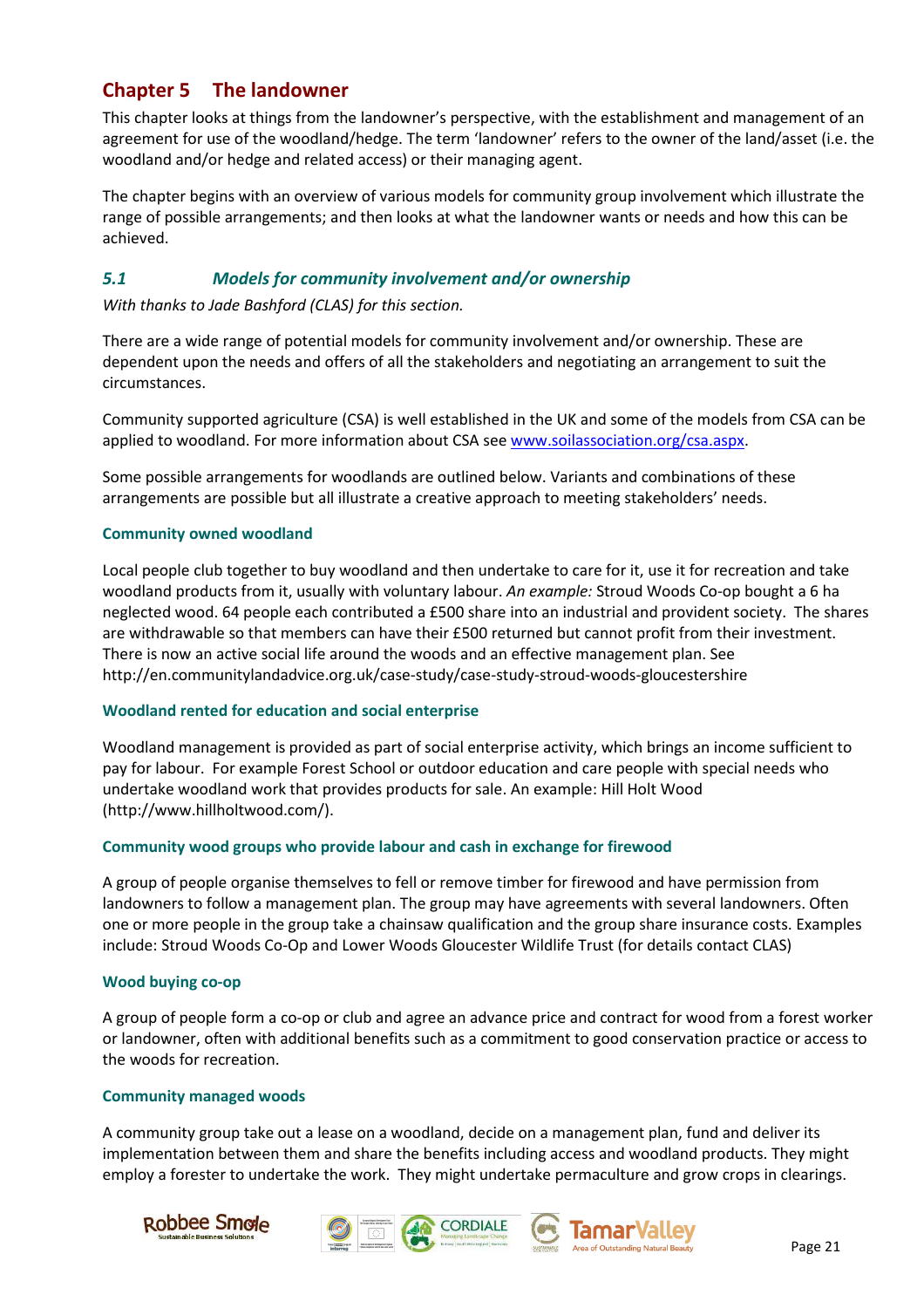#### **Friends of groups**

Groups who take care of a woodland or several woodlands on an informal ad hoc basis mainly for conservation benefit and the pleasure of engaging in outdoor work. May be organised by a third party, such as TVC.

#### **Individual membership agreements with a landlord**

A landowner offers individuals woodland membership agreements which can be written and signed annually or over a longer term. The members may provide money and/or labour in exchange for access, camping, woodland products, wood related courses and events. This agreement might be included as part of a farm membership scheme that also provides food. An example is Lower Woods Gloucestershire Wildlife Trust (for details contact CLAS).

#### **Foraging groups**

A community group has an agreement to use woodland for foraging, usually including a social or education element e.g. for mushrooms, kindling and berries.

#### *5.2 What the landowner wants or needs from community involvement*

A landowner may be interested in community involvement with their woodland/hedges for a number of reasons, including:

- o support with the management and maintenance of the woodland/hedge would be helpful
- o an interest in community use and enjoyment and/or in development of community skills and expertise
- o the potential to develop a fresh income stream or potentially profitable business venture with the community

It is essential that right from the start both the landowner and community group have a **clear understanding** of each other's **motives and intentions**. The landowner must also feel that the **involvement is worthwhile**. There must be a good balance between the management time needed to supervise the group and the benefits gained. If not the landowner may be better off using a contractor. The landowner will want to see **strong leadership, reliability and competence** developing within the group, so that jobs get done and the management plan is carried out.

The Community Land Advisory Service (CLAS) lists some **common concerns** (below) of landowners in their leaflet 'What landowners want from land users'<sup>1</sup>. The community group must work to allay these concerns.

- o Care of the land
- o Paying the rent
- o Happy neighbours
- o A nice view
- o An easy life
- o Realistic plans and commitment
- o Professionalism
- o Someone they get on with
- o Farm /Woodland grant schemes
- o Getting their land back when needed
- o Support for their future development on the site
- o Meet their policies / aims / objectives.

The landowner also wants a simple process and tools for developing and closing agreements with community groups to reduce the management time involved. CLAS has a number of tools available that have been tried and tested for community-supported agriculture, and have been trialled for community woodlands. An outline approach is provided later in this chapter.

#### Support Hub

 $\overline{a}$ 

Both the landowner and the user group may benefit from support from third parties such as a Support Hub, in matching landowners and users, facilitating development of agreements, management planning and access to specialist resources. This is discussed in more detail in Chapter 10.

<sup>1</sup> http://en.communitylandadvice.org.uk/en/resource/clas-advisory-what-landowners-want-land-users







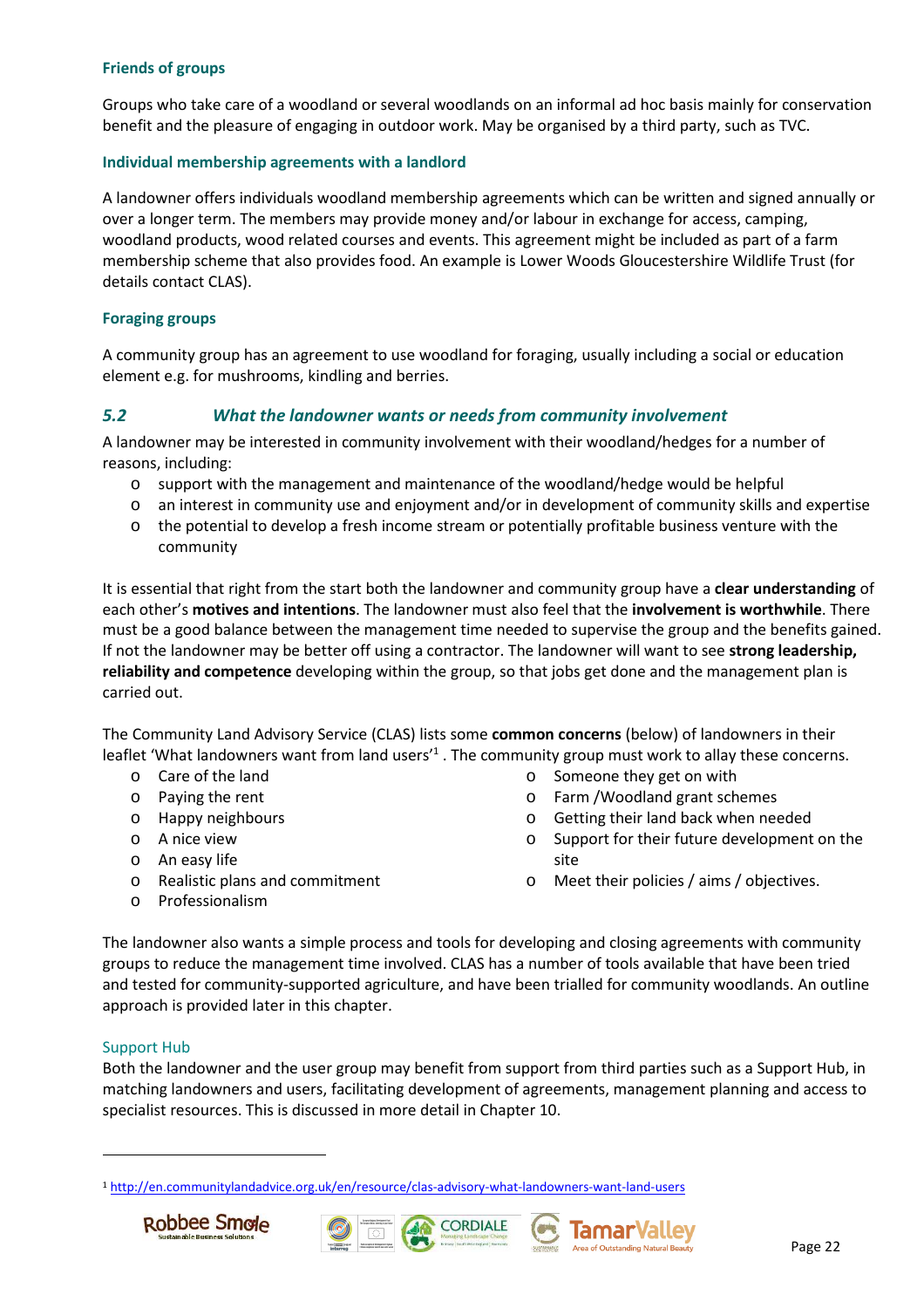## *5.3 Landowners' expectations of the group (e.g. roles, responsibilities, rules)*

The landowner will have an interest in the group's objectives, membership structure, rules and responsibilities, and this should provide reassurance that the group will conduct themselves appropriately, and that the rules reflect any specific site requirements. These are discussed in Chapter 3.

The management plan is also central to the relationship between user, group and the woodland/hedge, and it lays out the work required and will drive the on-site requirements for risk assessment and group competencies. Management plan development is discussed in Chapter 4.

The landowner will also require reassurance that appropriate processes and procedures are in place and are being followed to manage on-site practicalities such as a risk assessment, qualified leaders, certified chainsaw users etc. These aspects are discussed in Chapter 6.

## *5.4 Ownership and tenure options*

An important consideration for both the landowner and the community group (CG) will be the type of ownership or tenure to be secured by the CG.

Research undertaken in the last few years for the Forestry Commission<sup>2</sup> and the Woodland Trust identifies a range of options from purchase and ownership, to informal agreements.

The landowner may be limited to specific tenure options based on his/her organisation's constitution.

The range of options may include:

- o Ownership Purchase agreement
- o Lease/tenancy agreement long term
- o Lease/tenancy agreement short term
- o Management Agreement or Contract
- o Licence Agreement [Conditional] right to use
- o Informal arrangement

The Community Land Advisory Service<sup>3</sup> (CLAS) provides a free advisory service to landowners and CGs, together with useful resources to support the decision-making process.

One of these is a community woodlands decision tree tool (see below) that, dependent upon the activities of the CG, will highlight the most appropriate tenure option.

#### *5.5 Establishing an agreement*

Landowners and Community Groups are both seeking a straightforward approach to reaching an agreement wherever possible. CLAS, who has much experience in this area, recommend an approach based on transparent dialogue between the parties. A 'Heads of Terms' template<sup>4</sup> is available supported by guidance notes<sup>5</sup>. The guidance document 'Principles of Negotiating' is also available<sup>6</sup>. The purpose of the template is to stimulate discussion between parties and provide a tool for recording decisions between the parties. CLAS stress that whilst in draft form this template should be clearly marked 'Subject to contract and without prejudice'. Once agreement has been reached between the parties the Heads of Terms can be used to draw up the Lease or other relevant document. If there is uncertainty as to the type of agreement necessary CLAS are able to offer support. Alternatively, where a simple management agreement will suffice two examples are provided in the appendices to this document, from CLAS and from Dartmoor Circle.

<sup>6</sup> http://www.communitylandadvice.org.uk/sites/communitylandadvice.org.uk/files/Overview - Negotiating Mar 12\_0.doc



 $\overline{a}$ 





<sup>&</sup>lt;sup>2</sup> Forestry Commission (2009), Community Woodlands in England - A baseline report

<sup>3</sup> http://www.communitylandadvice.org.uk/

<sup>4</sup> http://en.communitylandadvice.org.uk/sites/communitylandadvice.org.uk/files/lease\_requirements\_template\_Mar12\_0.doc

<sup>5</sup> http://en.communitylandadvice.org.uk/en/resource/leases-heads-terms-template